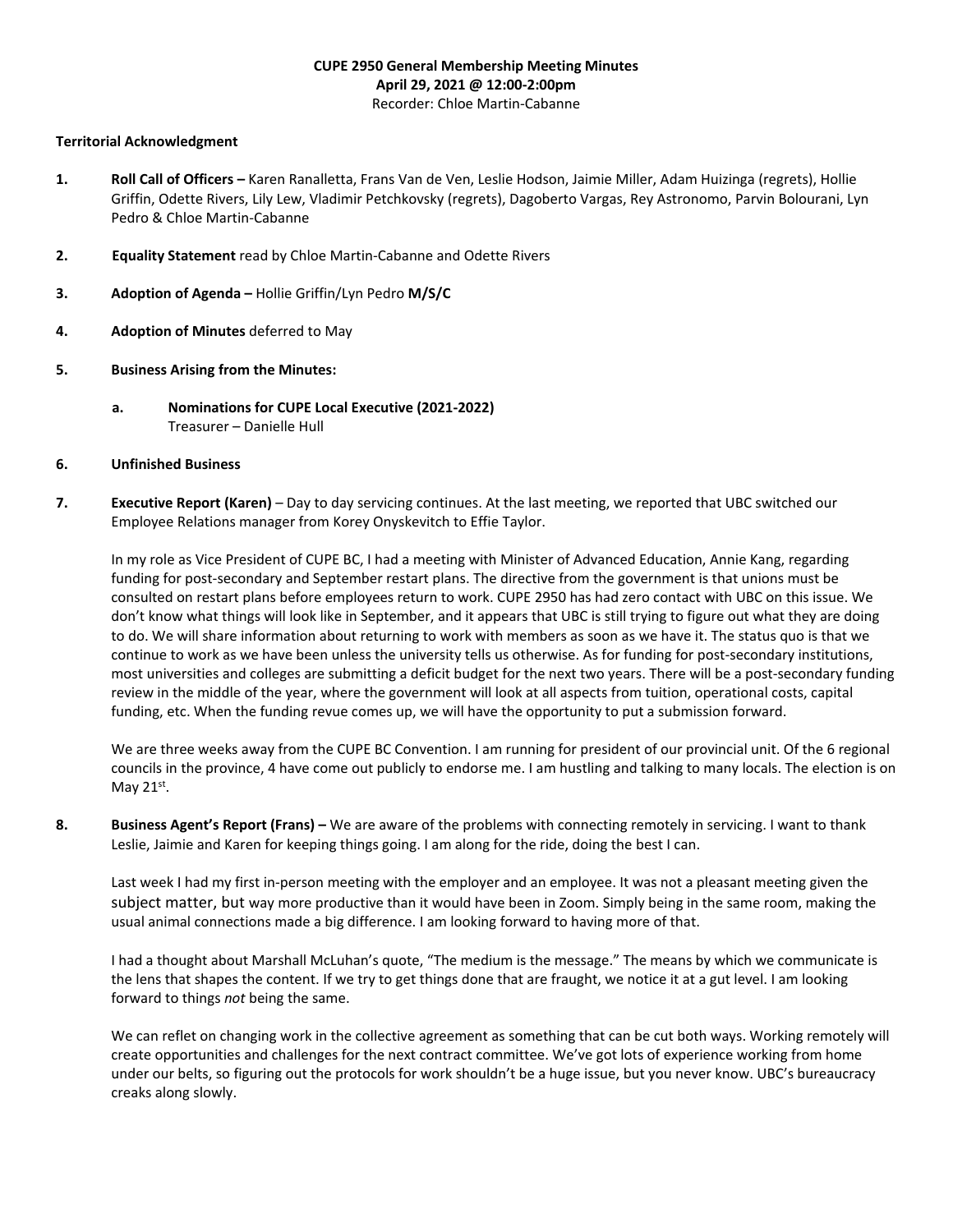**9. Treasurer's Report (Leslie)** – We have finalized our 2019 audit and are starting on our 2020 audit. We should have the year end figures ready for our May GMM. We are caught up on the books, but the over/under is not up to date. We will bring it all to the May meeting.

# **10. Committee reports:**

a. **Grievance Committee (Jaimie) –** We held a grievance committee meeting earlier this week and completed all business to date. We are meeting with the employer regarding grievances and are waiting for responses.

Personal Protective Equipment – the employer has been inconsistent in providing PPE to members despite their obligation. We made the case for the employer's obligation to provide, and the employer has been clear that they concede and agree with our position. The weak point is getting the employer in its distributed way to get PPE into the hands of the members who need it.

Theatre – this grievance has been resolved in our favour, and we are waiting for the final confirmation that our members got their pay out. The grievance was two-pronged: it was for overtime worked over a period and shift differential which should have been paid out to some folks working in the department. The result was that the overtime was paid out and that shift differential would be paid out as well.

Snow Policy – we have a meeting scheduled with the employer on May  $7<sup>th</sup>$  regarding this grievance

- b. **Contract Committee (Adam) –** n/a
- c. **Communications Committee (Dagoberto) –** Karen nominated me to attend the CUPE BC Convention as a Young Workers Representative. Attended the Labour Economics Series which has provided me with insight, I am ready to attend the convention. Invited to join a meeting for Workers United after presenting the work that CUPE 2950 has done in the past and my own work. I invite all members to get involved in activities to support those who have been affected by the pandemic. We will work to get through the pandemic together.
- d. **Diversity Committee (Odette) –** The first Equity, Diversity and Inclusion book club meeting is on Friday, April 20th from 2pm-3pm. Thanks to those who have expressed interest in attending. For the Zoom invitation, email [orivers@mail.ubc.ca.](mailto:orivers@mail.ubc.ca) We posted a recommended reading list in the CUPE 2950 bulletin, but it is not necessary or mandatory for you to read the books before attending. You can bring any EDI content that you'd like to share, or we welcome you to join us and listen to the round table conversations. You do not have to speak, just listen if you would like. Following tomorrow's meeting, we will have Diversity Committee meetings on the last Friday of each month starting Friday, May 28<sup>th</sup>. We will provide dates in our monthly bullitens.

The Ceremonies and Events Office is hosting a virtual forum on UBC's Inclusion Action Plan on Friday, May 7<sup>th</sup> from 1pm-2:30pm. If you are interested in attending, you can sign up here: [https://app.cyberimpact.com/newsletter-view](https://app.cyberimpact.com/newsletter-view-online?ct=czaTDkBJgVgNHF9xEsfQN2HxeTVZfL4ycBw0lp-5cvXTVgKTDjAQkOyW8XykrSfbN7uEqSbVSr-mb1Q8KOUSHg%7E%7E)[online?ct=czaTDkBJgVgNHF9xEsfQN2HxeTVZfL4ycBw0lp-5cvXTVgKTDjAQkOyW8XykrSfbN7uEqSbVSr](https://app.cyberimpact.com/newsletter-view-online?ct=czaTDkBJgVgNHF9xEsfQN2HxeTVZfL4ycBw0lp-5cvXTVgKTDjAQkOyW8XykrSfbN7uEqSbVSr-mb1Q8KOUSHg%7E%7E)[mb1Q8KOUSHg~~](https://app.cyberimpact.com/newsletter-view-online?ct=czaTDkBJgVgNHF9xEsfQN2HxeTVZfL4ycBw0lp-5cvXTVgKTDjAQkOyW8XykrSfbN7uEqSbVSr-mb1Q8KOUSHg%7E%7E)

- e. **Chief Steward (Hollie) –** Working from home now! Anyone interested in becoming a Shop Steward and attending the training session, please emai[l hgriffin@finance.ubc.ca.](mailto:hgriffin@finance.ubc.ca) The CUPE BC website has listed many courses in April: a Secretary Treasurer course for our new Treasurer, a note-taking course for Stewards, and also an intro to Stewarding Levels 1 and 2. With a Treasurer, we will also be able to appoint Trustees, which means that we can enter draws to win stuff at conferences!
- f. **Job Evaluations (Rey)** The committee is not currently working on appeals. We are doing general servicing, answering questions and offering advice to members as they contact us. A reminder to be on top of registering for vaccines and keeping up with the options. We are almost through. Be safe and kind to one another.
- g. **Education (Lily) –** We are starting a webinar series with speakers who can provide support to the membership regarding gaining parents and relatives. We had a successful cooking class with Nourish on March 30<sup>th</sup>. It was really fun and we will invite them back. One member asked to connect with a speaker, Terry Small, on health brains and how to keep our minds healthy and happy. We will connect with him again and publish the date in the bulletin. The JSTP funds cycle has reopened for the new fiscal year.